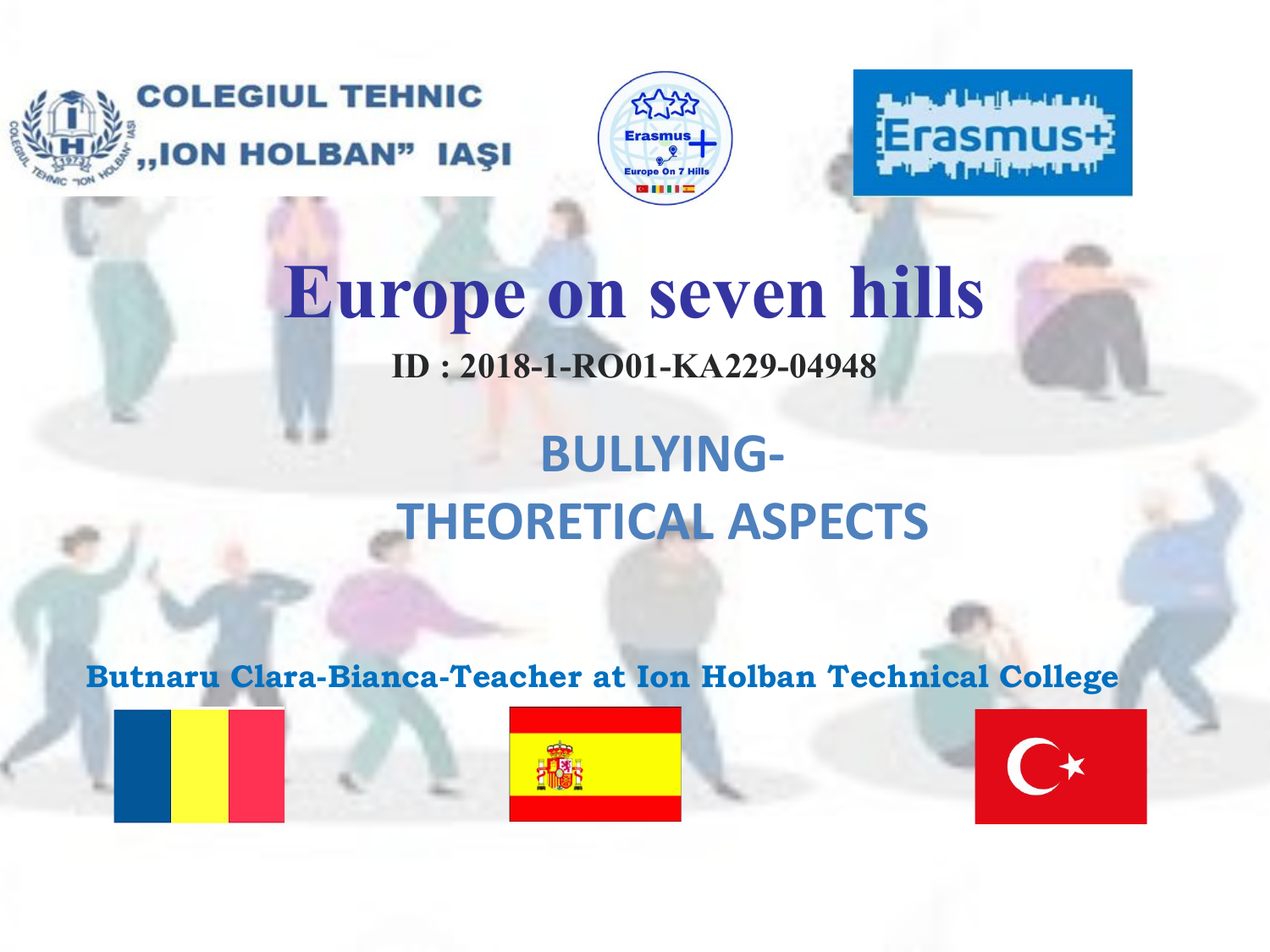# **What is Bullying?**

Do you know what bullying is?

form of repeated, persistent, and aggressive behaviour directed at an individual or individuals

#### BULLYING

**BULLYING** 

that is intended to cause fear and distress and/or harm to another person's body, feelings, self-esteem, or reputation

It occurs in a context where there is a real or perceived power imbalance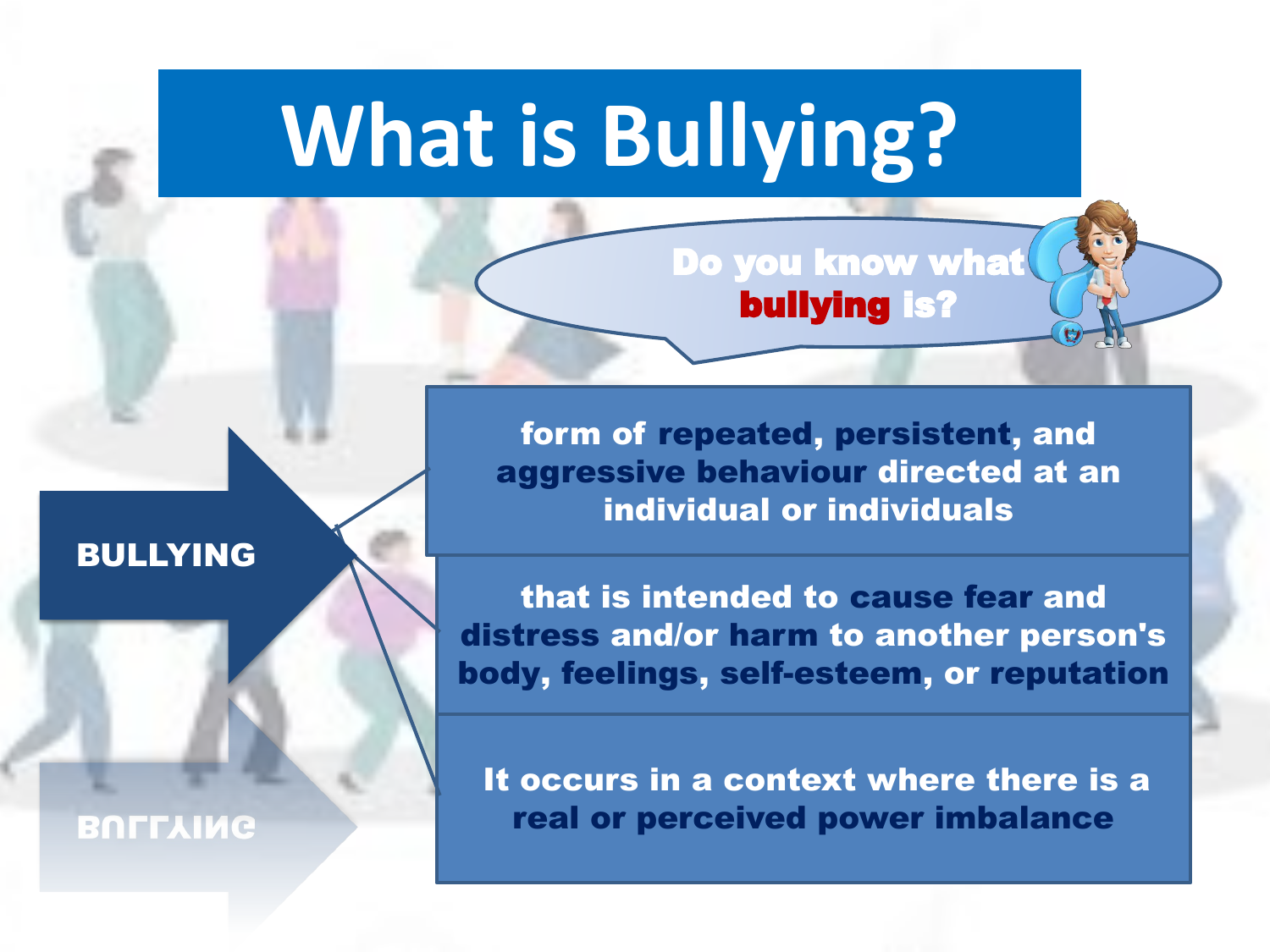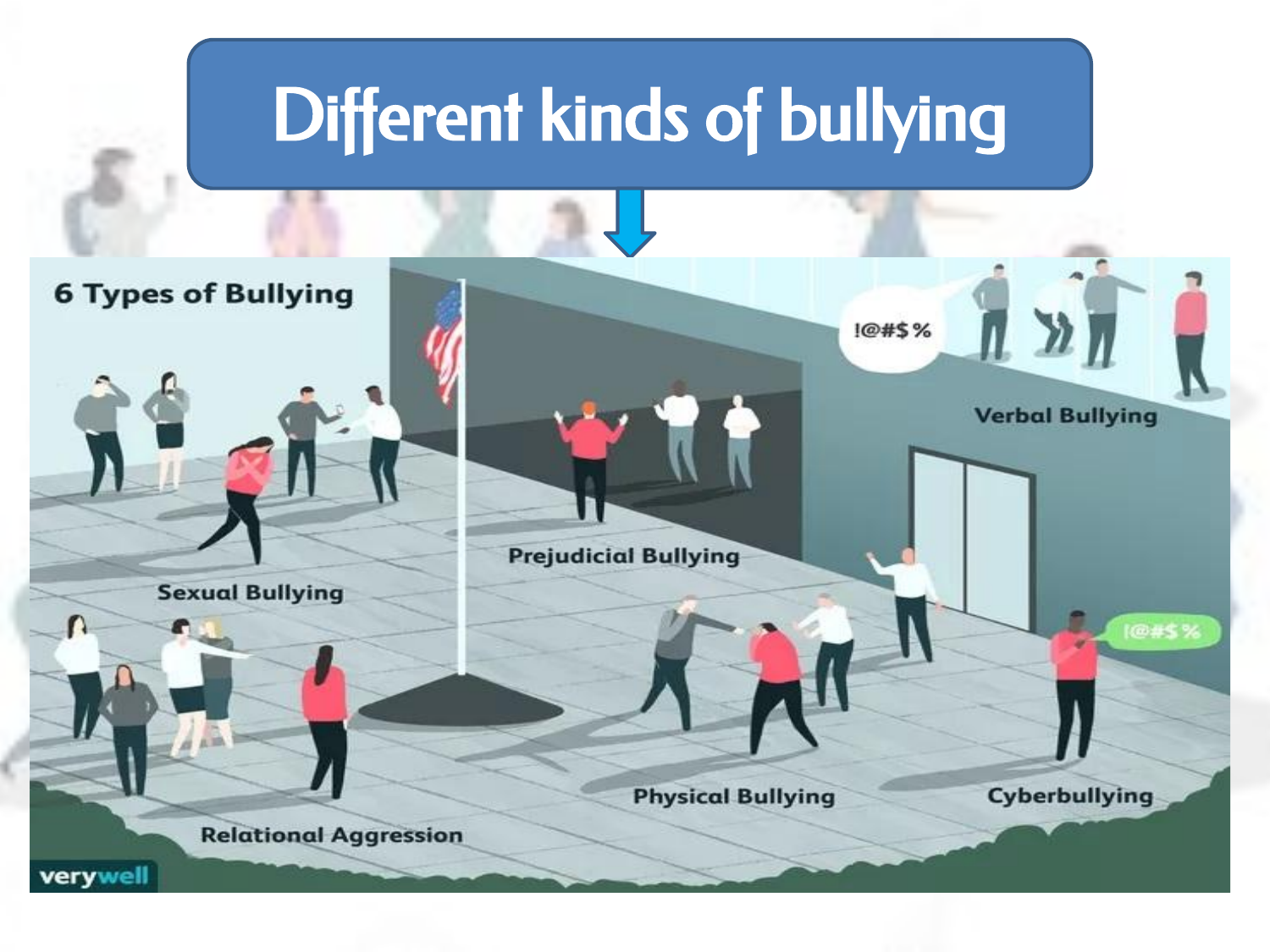## Physical bullying

- •is the most obvious form of bullying and the easiest to identify
- kicking, hitting, punching, slapping, shoving, and other physical attacks
- •when bullies use physical actions to gain power and control over their targets

## Verbal bullying

- use words, statements, and name-calling to gain power and control over a target
- name-calling, mocking, hurtful teasing, humiliating or threatening someone, racist or sexist comments, harassment
- •it's also common for verbal bullies to target kids/persons with special needs

### Relational Aggression

- excluding others from the group, gossiping or spreading rumours, setting others up to look foolish, and damaging friendships
- •treating people badly because of their identity, saying bad things about a culture, race, religion or belief, appearance , social class.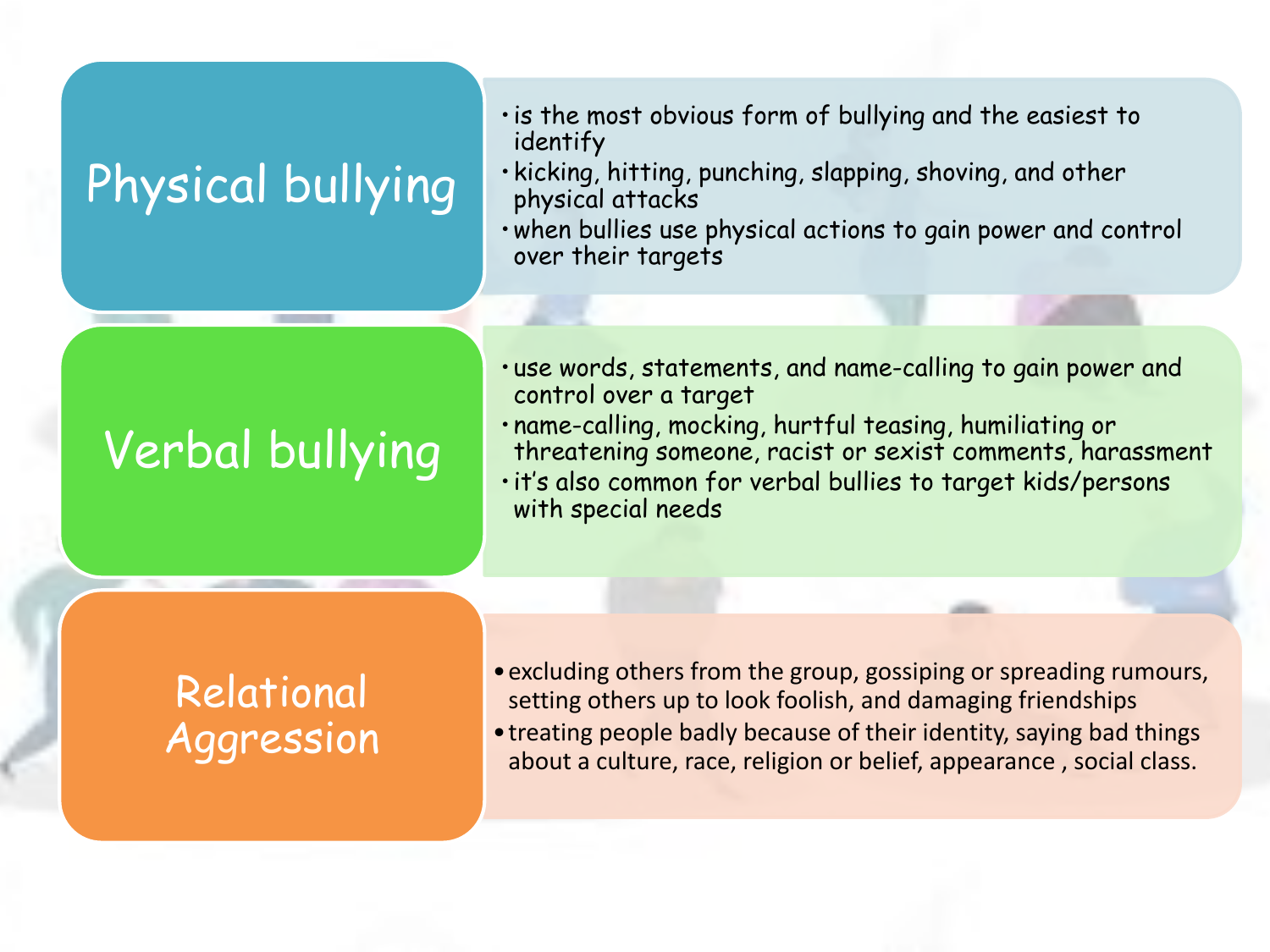### Cyberbullying

- •when person uses the Internet, a smartphone, or other technology to harass, threaten, embarrass, socially exclude, or damage reputations and friendships;
- put-downs, insults, spreading rumours, sharing private information, photos or videos or threatening to harm someone,.
- •posting hurtful images, and sending hurtful emails or texts

## Sexual bullying

- repeated, harmful, and humiliating actions that target a person sexually, sexual name-calling, crude comments, vulgar gestures, uninvited touching, sexual propositioning, and pornographic materials
- girls are often the targets of sexual bullying both by boys and by other girls

### Prejudicial bullying

- based on prejudices persons have toward people of different races, religions, or sexual orientation.
- Bullies are targeting others who are different from them and singling them out.
- Oftentimes, this type of bullying is severe and can open the door to hate crimes.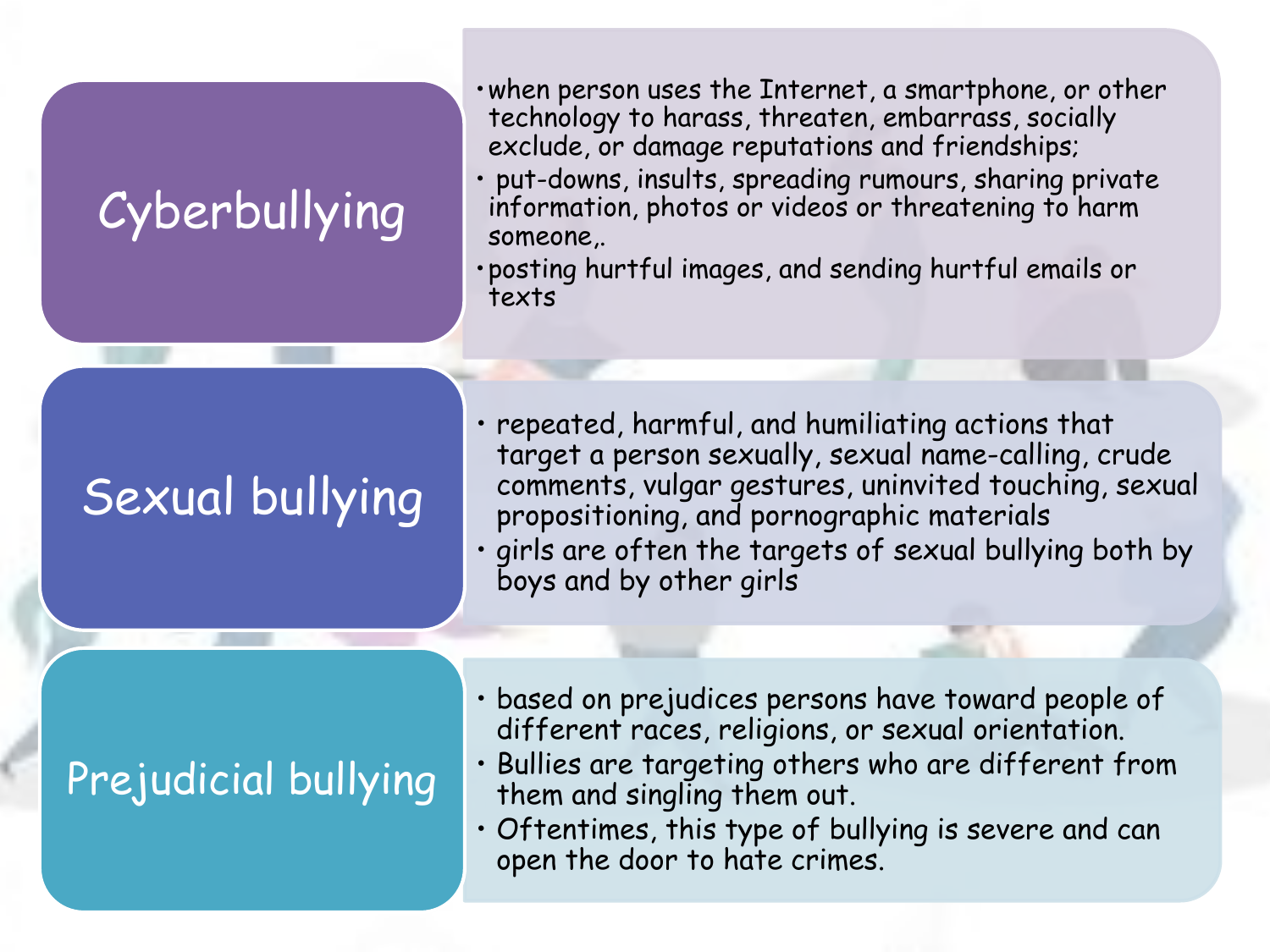

## WHY DOES BULLYING OCCUR?

[https://www.youtube.com/watch?v=ElBPtRq0I2k](https://www.google.com/url?q=https://www.youtube.com/watch?v%3DElBPtRq0I2k&sa=D&source=editors&ust=1634208898552000&usg=AOvVaw1CckH95B9J9acP8EJIQlsw)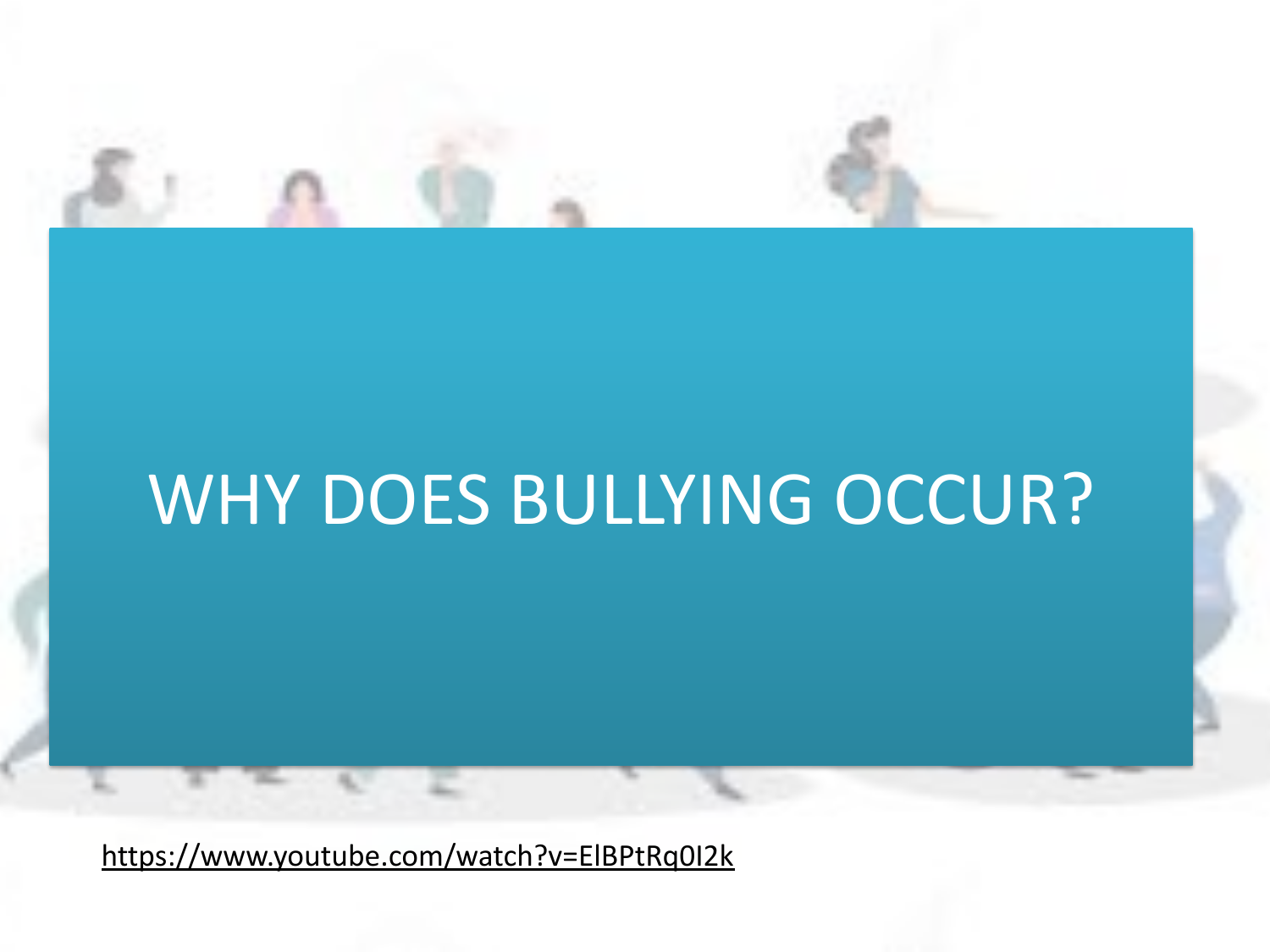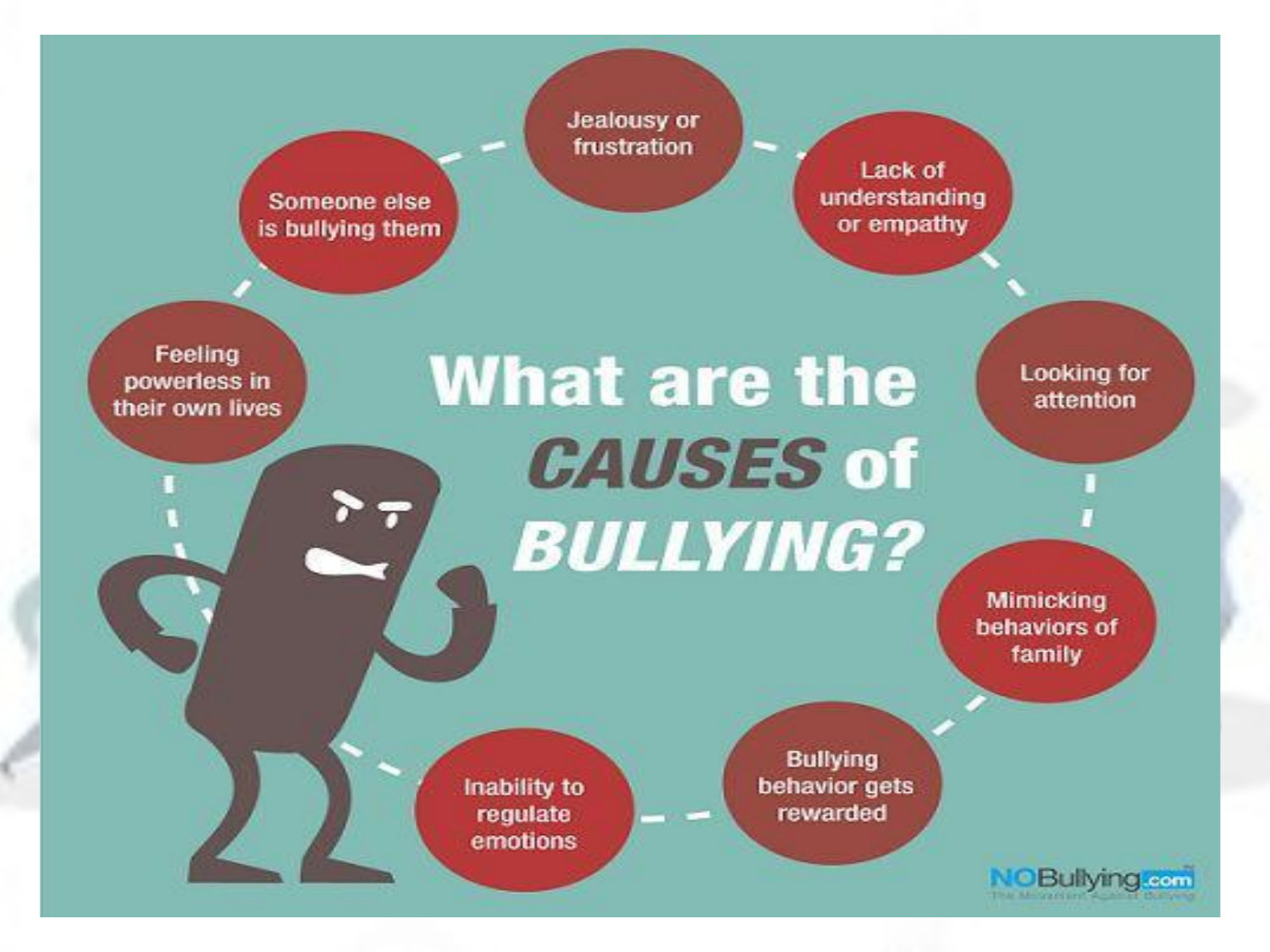# Bullying-Agression-Teasing

| <b>CRITICAL QUESTION</b>                                 | <b>TEASING</b>                                                                     | <b>AGGRESSION</b>                                                  | <b>BULLYING</b>                                                                      |
|----------------------------------------------------------|------------------------------------------------------------------------------------|--------------------------------------------------------------------|--------------------------------------------------------------------------------------|
| Is this behaviour reciprocated?                          | <b>Usually</b><br>The teasing is<br>shared equally.                                | <b>Usually Not</b><br>There is usually<br>only one.<br>ag gressor. | <b>No</b><br>There is a person<br>who bullies and a<br>person who is<br>vict imized. |
| Do both people look like they<br>are having a good time? | <b>Usually</b><br>It takes place<br>within a strong,<br>positive,<br>relationship. | <b>No</b><br>One person is<br>the aggressor.                       | No.<br>One person is in<br>distress or being<br>harmed.                              |
| Is the behaviour fun?                                    | <b>Usually</b><br>Both people<br>enjoy the banter.                                 | <b>Usually Not</b><br>It can allenate<br>and be<br>embarrassing.   | <b>No</b><br>The person<br>bullying intends<br>to cause fear.                        |
| Has this happened before with<br>these individuals?      | Yes<br>It occurs when<br>there is a<br>familiarity.                                | <b>Possibly</b><br>It may be a one-<br>time event.                 | Yes<br><b>Bullying is</b><br>typically repeated<br>behaviour.                        |
| Is there a power differential?                           | <b>No</b><br>It illustrates<br>closeness and<br>affection.                         | <b>Possibly</b><br>It can happen<br>within a weak<br>relationship. | <b>Yes</b><br>There is always a<br><b>DOWET</b><br>imbalance.                        |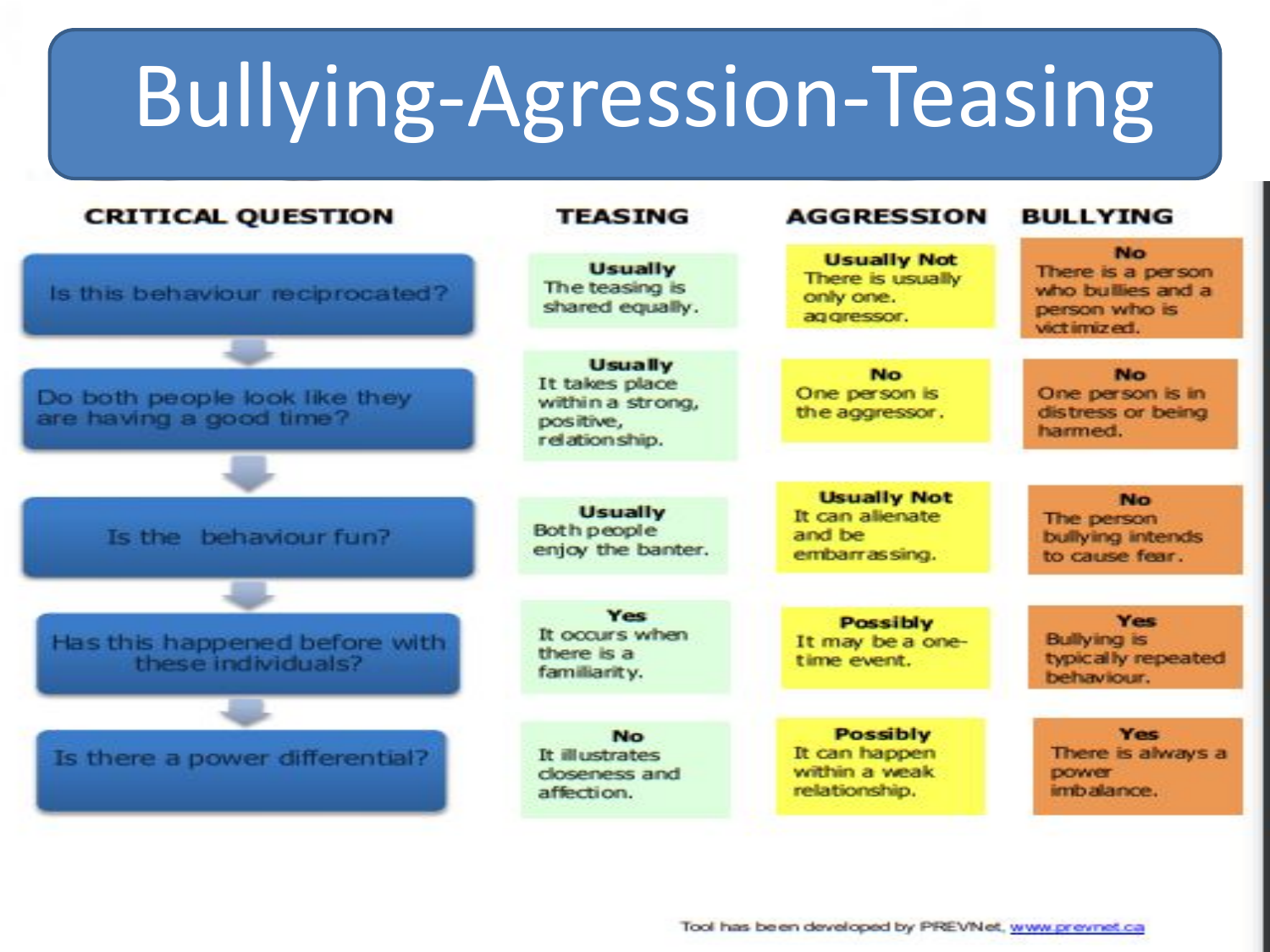

Aggression becomes bullying when it is repeated over time between the same individuals and there is a power imbalance.

Conflict becomes bullying when it is repeated over time and involves a power differential.

Teasing becomes hostile when it implies interpersonal rejection and social exclusion, rather than camaraderie and social inclusion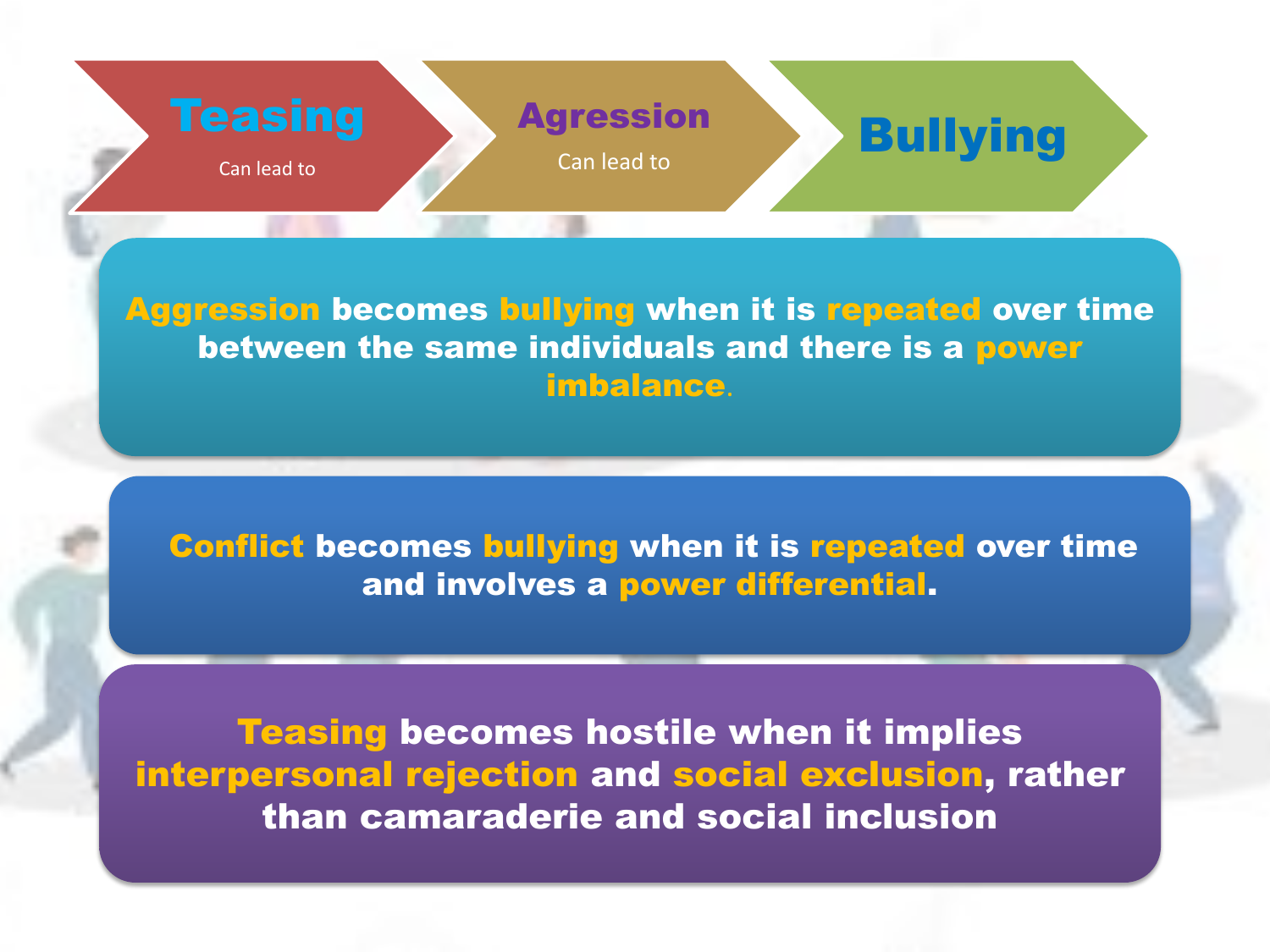#### WHAT ABOUT OUR COUNTRY?

Romania is situated on the 3rd place in Europe among the 42 states in which the phenomenon of bulling has been investigated, according to a report made by World Health Organization

| 3 out of 10 children | . are excluded from their group of colleagues                                             |  |  |
|----------------------|-------------------------------------------------------------------------------------------|--|--|
| 3 out of 10 children | . are threatened with beating or hitting by their<br>colleagues                           |  |  |
| 1 out of 4 children  | · has been humiliated in front of their colleagues<br>(Source-Save the children Roumania) |  |  |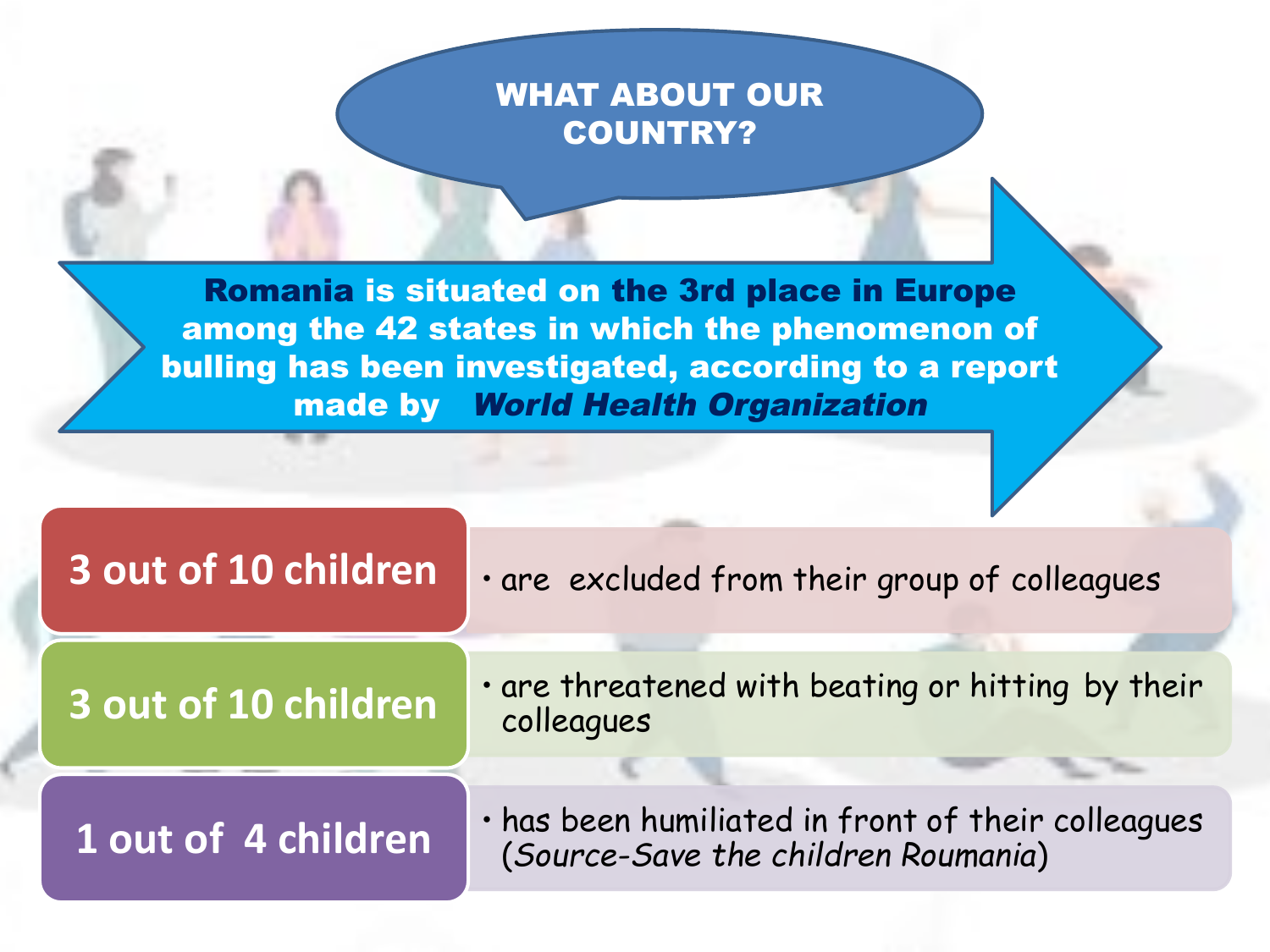## BULLYING IN EUROPEAN SCHOOLS

**[https://www.statista.com/statistics/1092217/bullying-in-europe](https://www.google.com/url?q=https://www.statista.com/statistics/1092217/bullying-in-europe&sa=D&source=editors&ust=1634208899225000&usg=AOvVaw0t-q_2clv0Ziu60VsDf7e8)**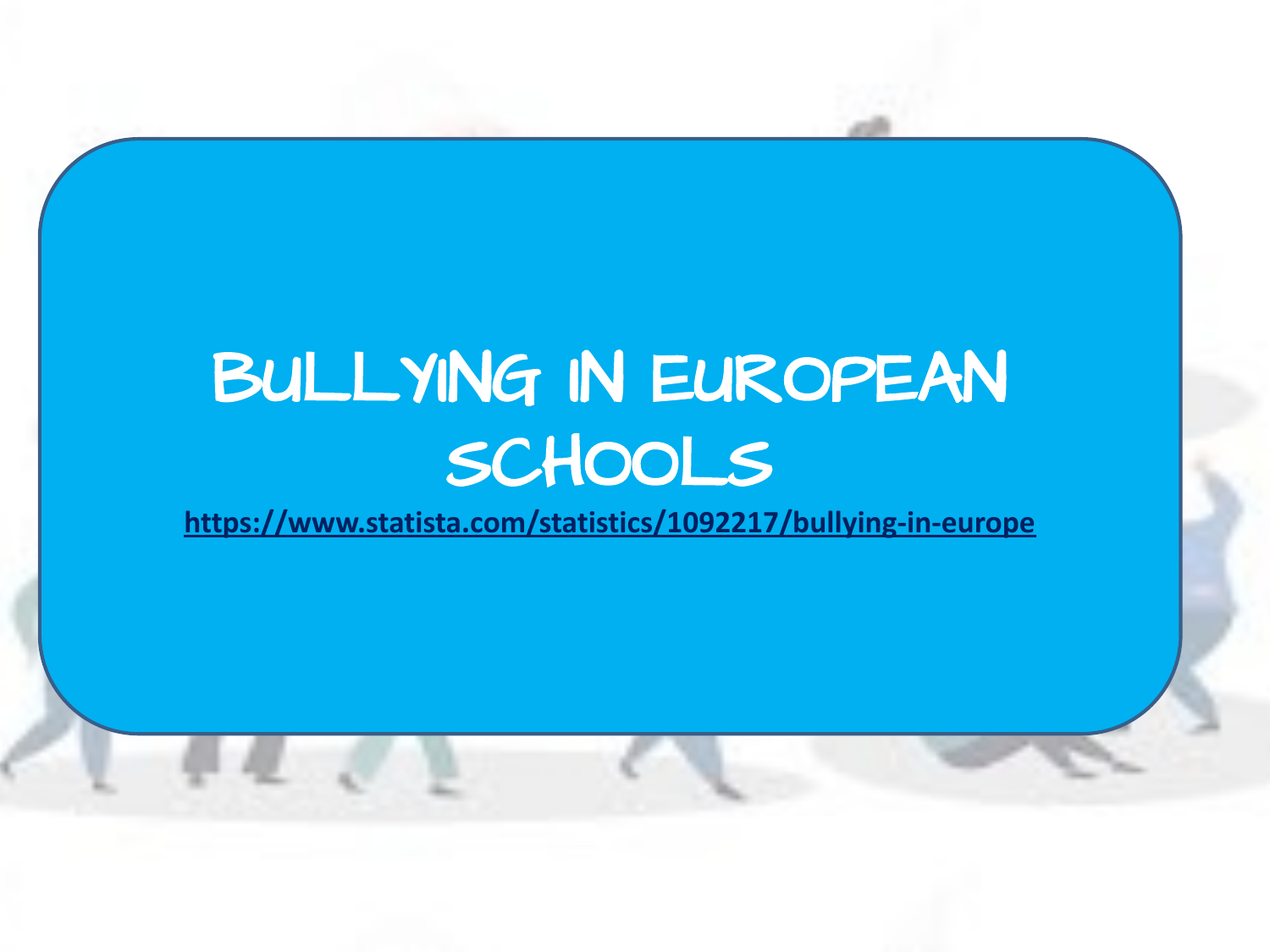## **WHO is involved in Bullying?**

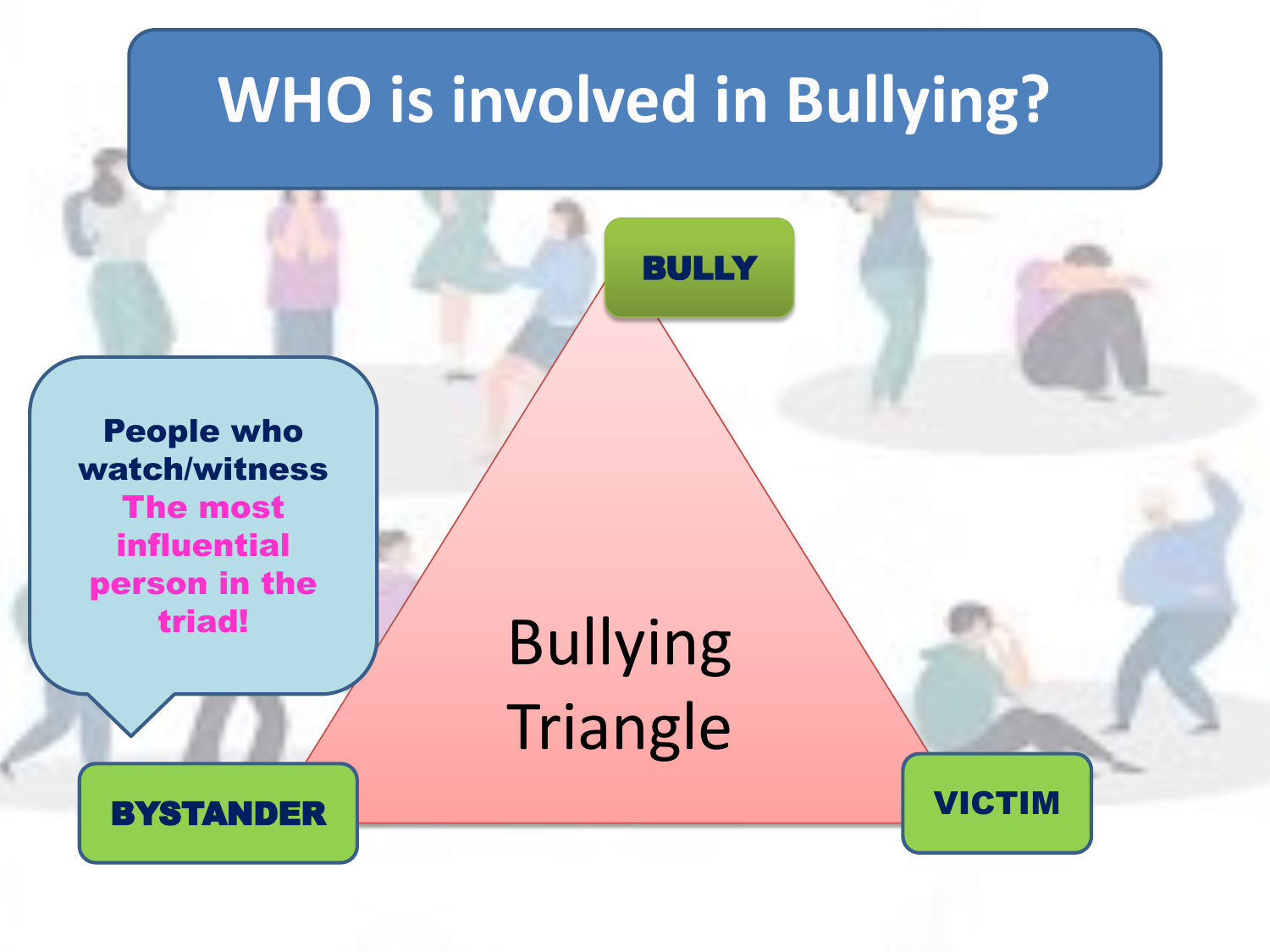The BYSTANDER is a very powerful person because they are the ones who have the power TO DO SOMETHING about bullying They can : **DREPORT bullying by telling a trusted** adult REFUSE the bullying by telling the bully to stop and **ISUPPORT the target by making sure** they are ok and making sure to hang put with them.

> The bystander effect [https://www.youtube.com/watch?v=Wy6eUTLzcU4](https://www.google.com/url?q=https://www.youtube.com/watch?v%3DWy6eUTLzcU4&sa=D&source=editors&ust=1634208899923000&usg=AOvVaw1qoeRWONY0lUDr0WZKgSwN)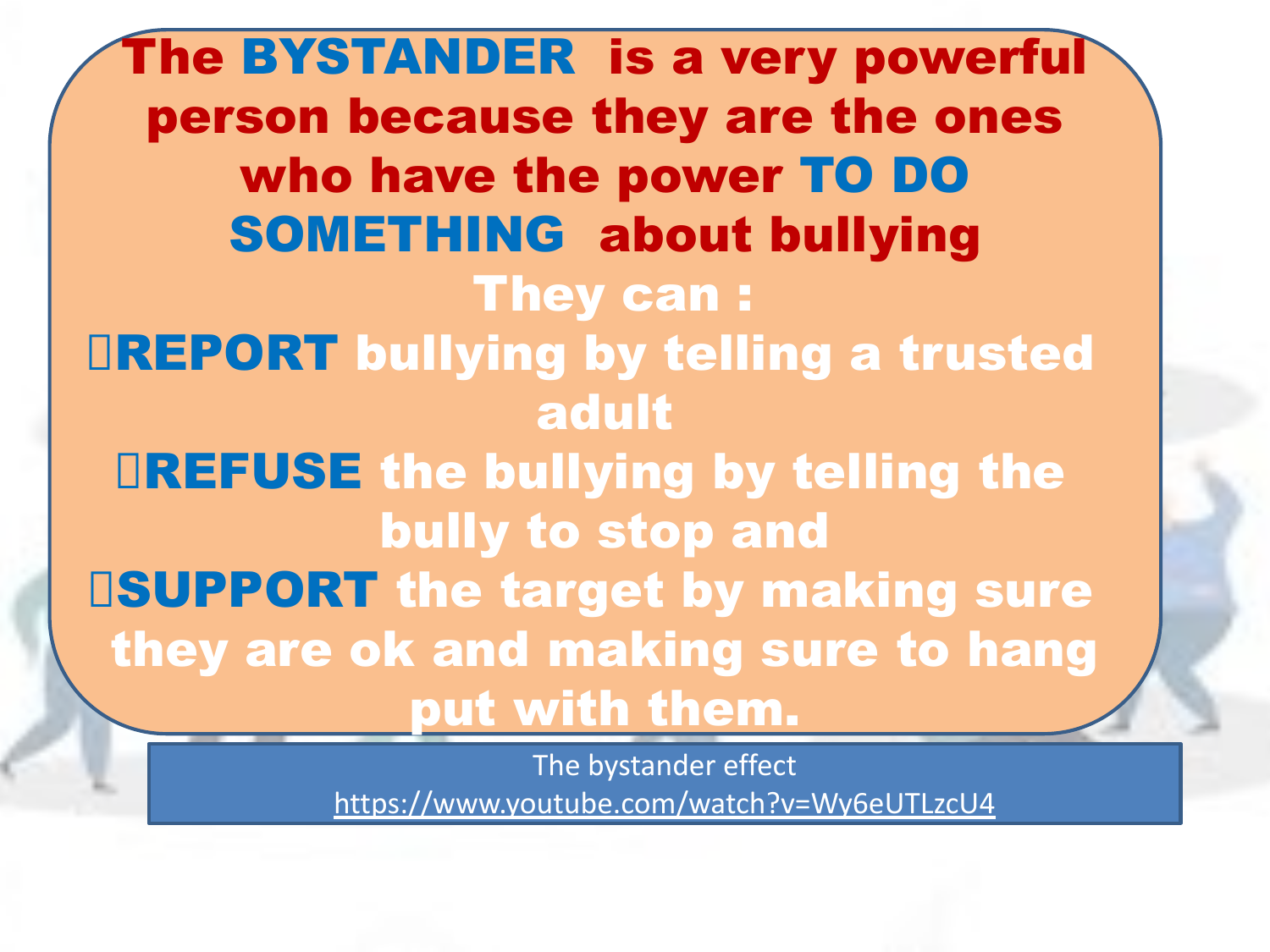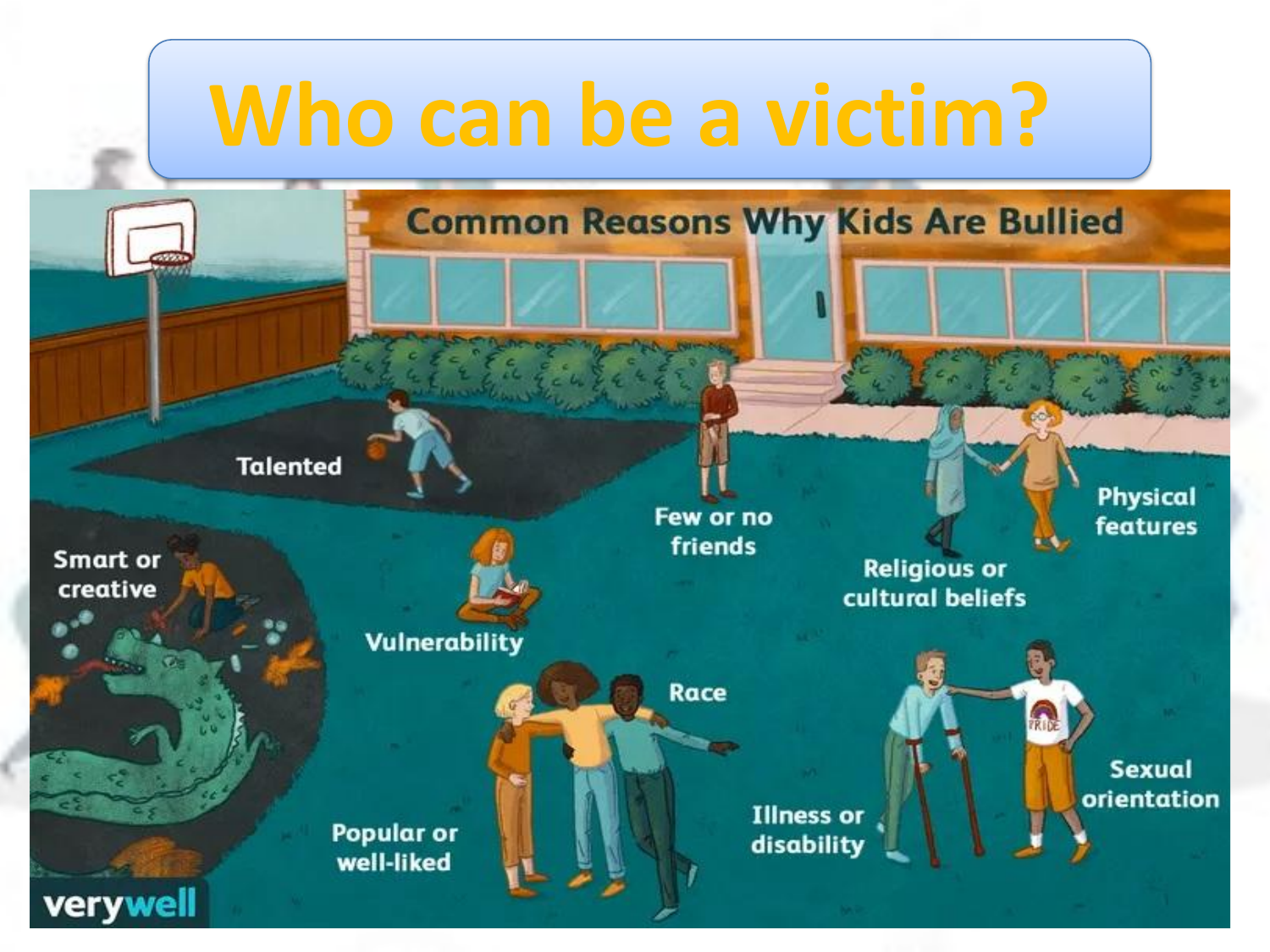**There are a number of types of persons who are often the target of bullies. These are characteristics or attributes that might make bullying more likely.**

 **Successful Intelligent, Determined, Creative Vulnerable Isolated Popular Distinctive Physical Appearance Illness or Disability Different Sexual Orientation Religious or Cultural Beliefs**

**Different Race (verywellfamily.com)**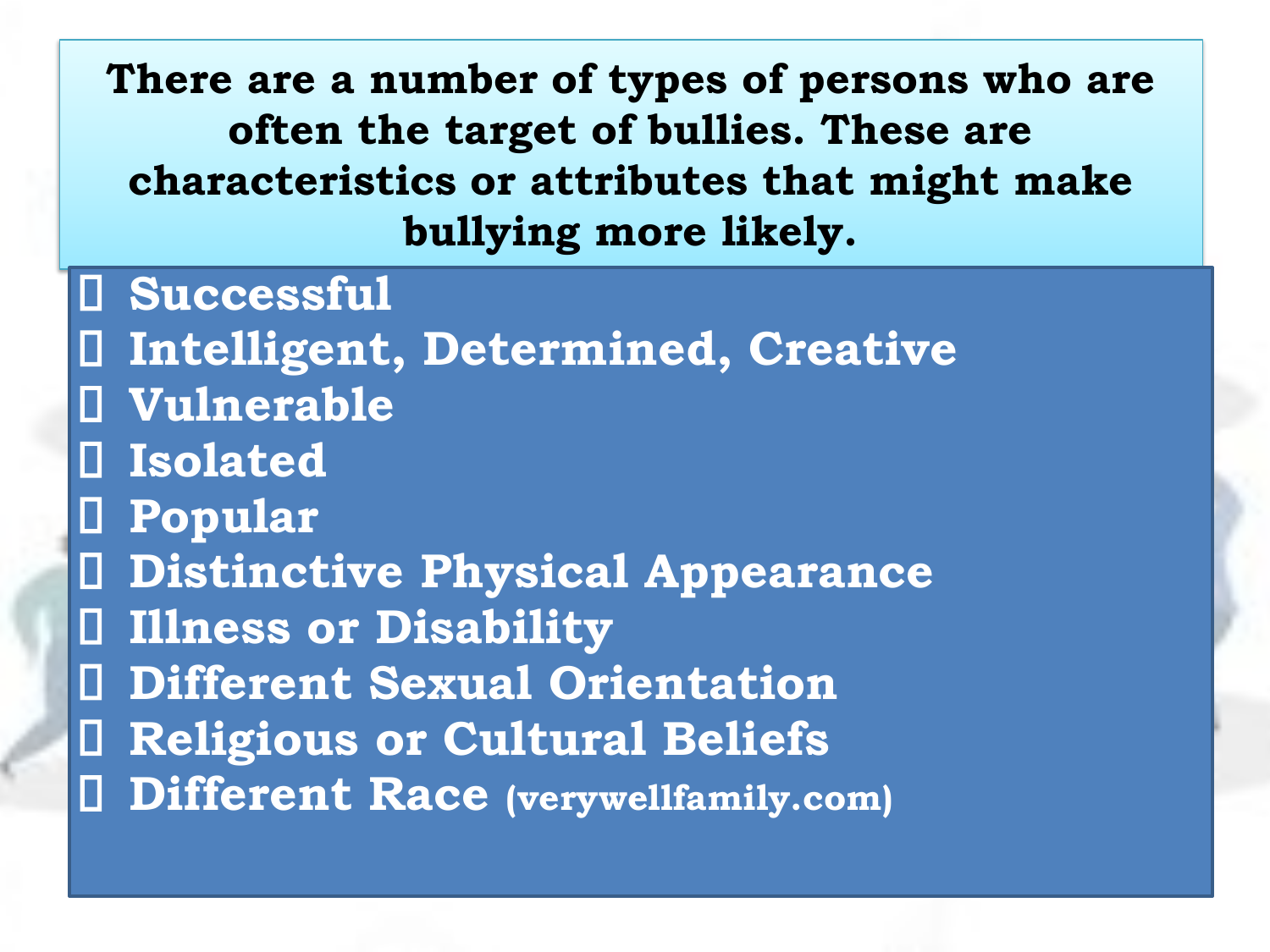### Common Types of Bullies

**Bully-victims**- to regain a sense of power and control in their lives

> **Popular bullies-** they have big egos, are confident, yhey thrive on the attention and power they get from bullying

**Relational bullies-** enjoys deciding who is accepted at school and who isn't. (mean girls)

> **Serial bullies-**  appears sweet, charming, and charismatic to authority figures, are skilled manipulators and liars (fake friends)

**Group bullies-** tend to bully as a group but behave much differently when they are alone

> **Indifferent bully-** unable to feel [empathy,](https://www.google.com/url?q=https://www.verywellfamily.com/how-to-nurture-empathy-in-kids-and-why-its-so-important-621098&sa=D&source=editors&ust=1634208900832000&usg=AOvVaw2QhzeyoXB_6Ya3UTy5eZL4) cold, and have deep psychological problems.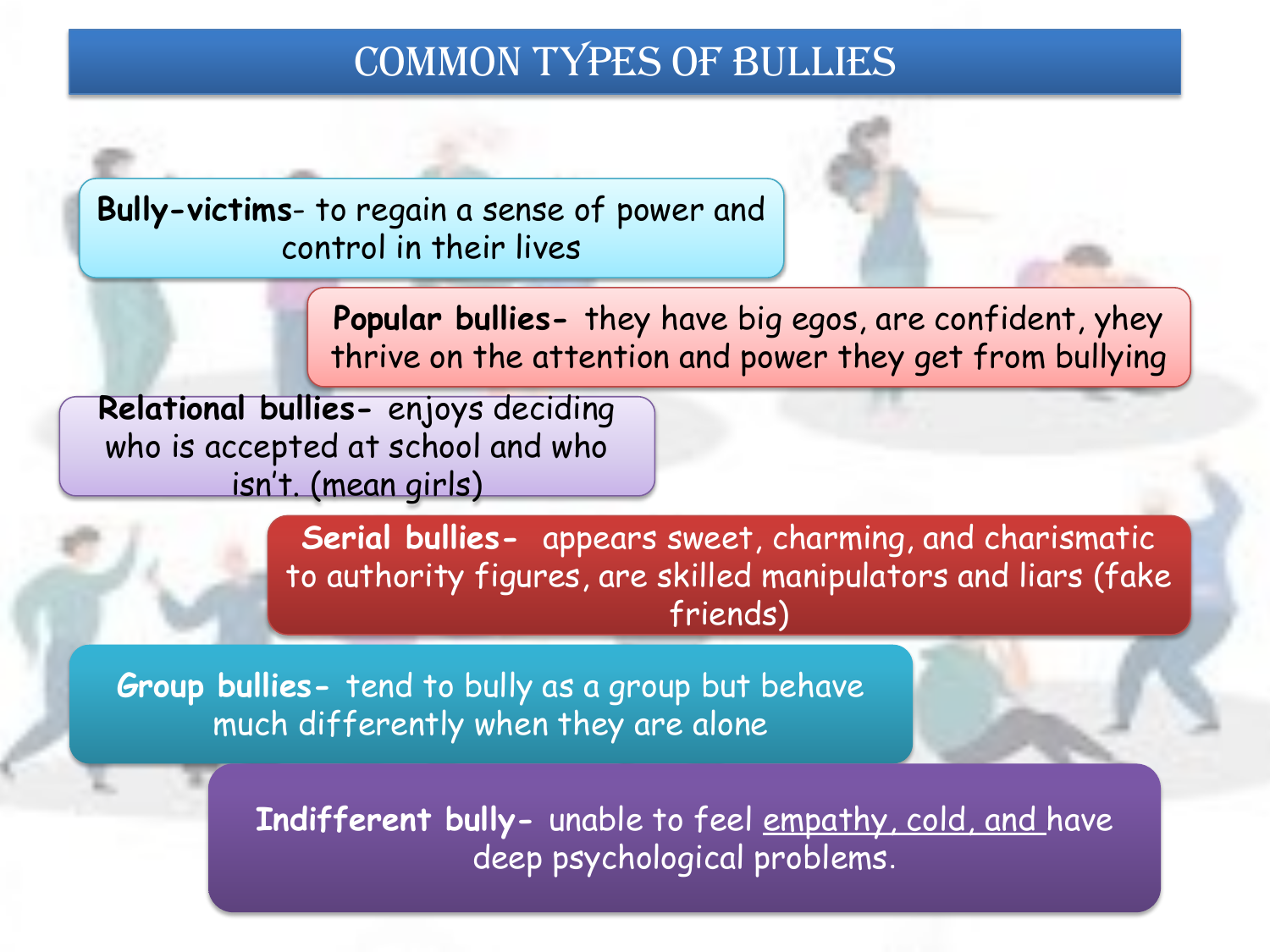# **Effects of bullying**

Students who experience bullying are at increased risk for depression, anxiety, sleep difficulties, lower academic achievement, and dropping out of school.

Students who are both targets of bullying and engage in bullying behavior are at greater risk for both mental health and behavior problems than students who only bully or are only bullied.

Bullied students indicate that bullying has a negative effect on how they feel about themselves (27%), their relationships with friends and family (19%), their school work (19%), and physical health (14%)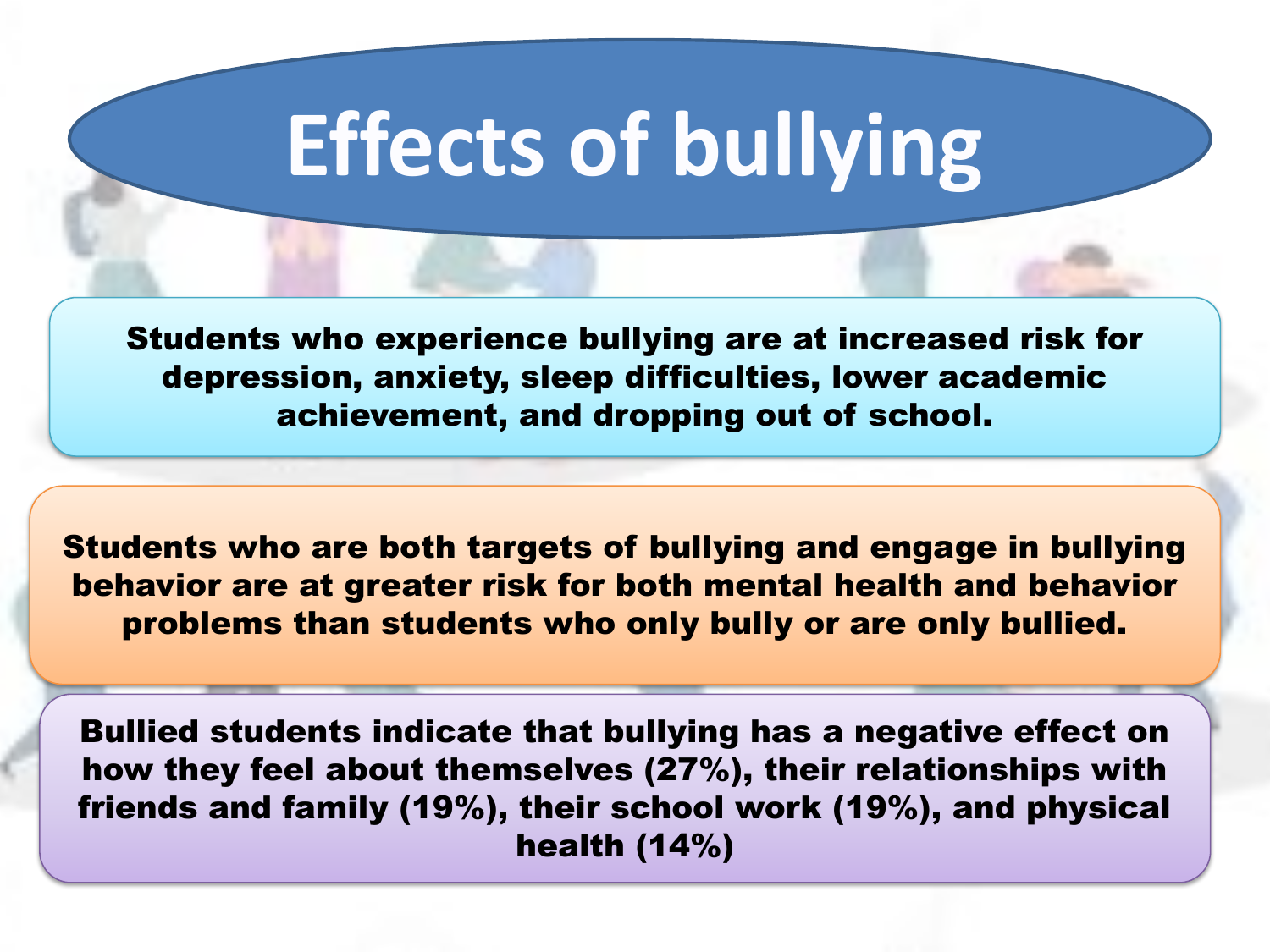Students who experience bullying are twice as likely as non-bullied peers to experience negative health effects such as headaches and stomachaches.

Youth who self-blame and conclude they deserved to be bullied are more likely to face negative outcomes, such as depression, prolonged victimization, and maladjustment.

Tweens who were cyberbullied shared that it negatively impacted their feelings about themselves (69.1%), their friendships (31.9%), their physical health (13.1%), and their schoolwork (6.5%). ([www.pacer.org](https://www.google.com/url?q=https://www.pacer.org/bullying/info/stats.asp?fbclid%3DIwAR2Z6Ul6SMhyGYl9khDyTbcHtbo-Ug8ekiZ8RBPzy0TWh_qUNwW0XdUUe24&sa=D&source=editors&ust=1634208901556000&usg=AOvVaw0r-vdRR-Ua2NvFpYvLqOMd))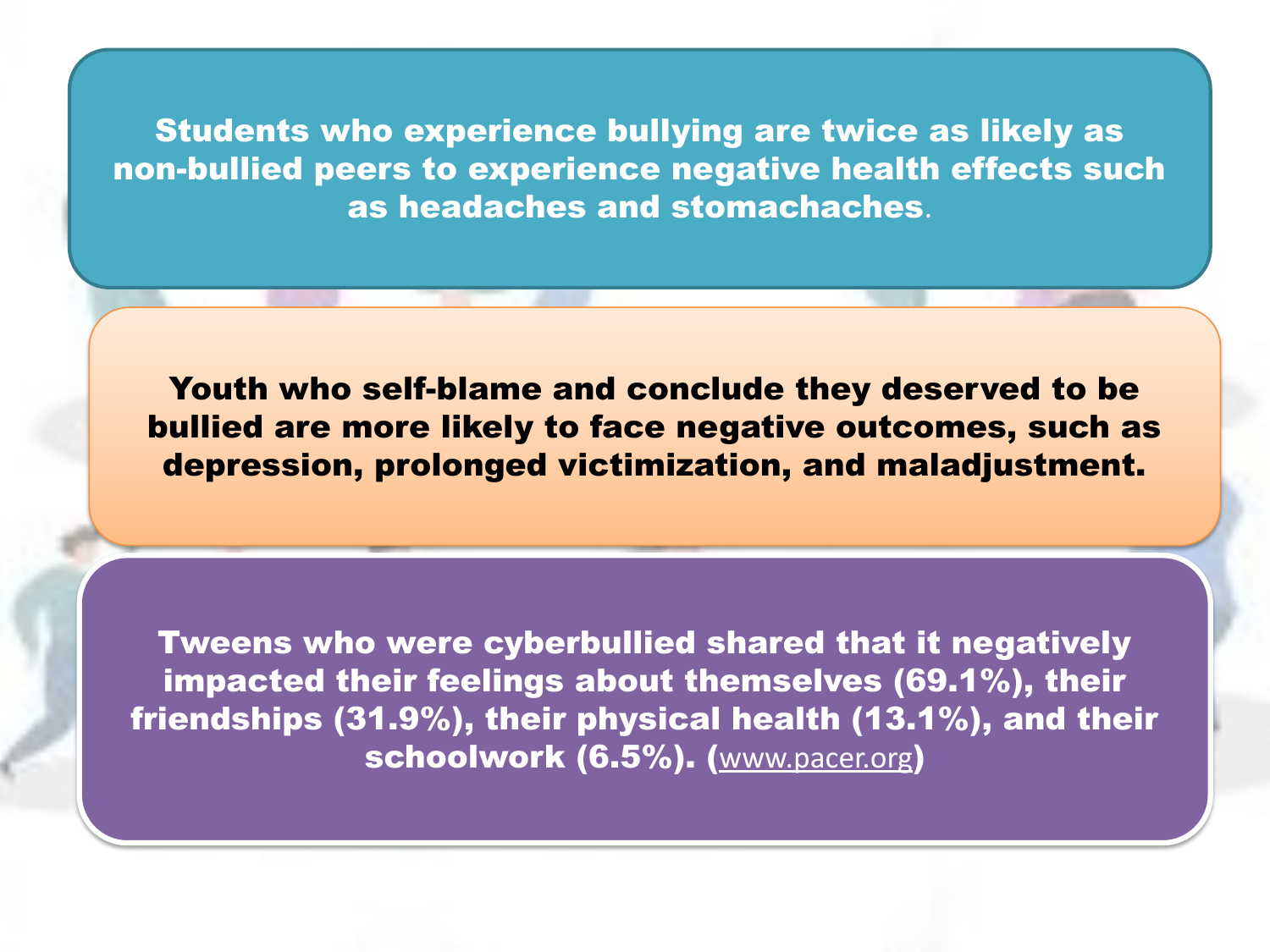### Effects on victims:

**Grades may suffer because attention is drawn away from learning**

 **Fear may lead to absenteeism, truancy or dropping out. may lose or fail to develop self-esteem, experience feelings of isolation and may become withdrawn and depressed.** 

**As students and later as adults, victims may be hesitant to take social, intellectual, emotional or vocational risks.**

 **If the problem persists, victims occasionally feel compelled to take drastic measures, such as revenge in the form of fighting back, weapon-carrying or even suicide.**

 **are more likely than nonvictims to grow up being socially anxious and insecure, displaying more symptoms of depression than those who were not victimized as children. [https://www.youtube.com/watch?v=Hr2Dk0QQ3Sw](https://www.google.com/url?q=https://www.youtube.com/watch?v%3DHr2Dk0QQ3Sw&sa=D&source=editors&ust=1634208901825000&usg=AOvVaw105cRe6mm-bp_JxFTlhpYn)**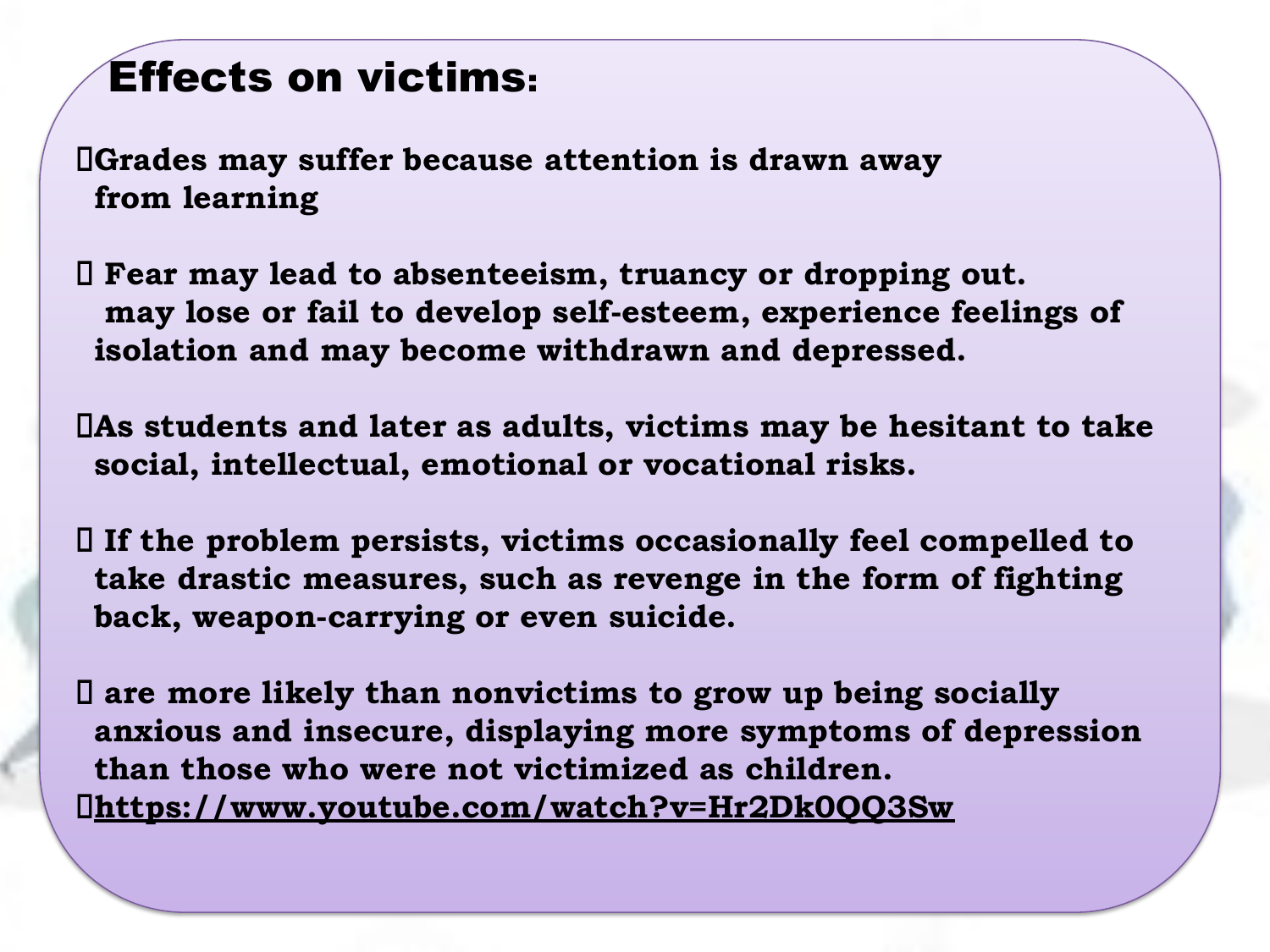Bystanders and peers of victims can be distracted from learning as well. They may:

 $\square$ be afraid to associate with the victim for fear of lowering their own status or of retribution from the bully and becoming victims themselves;

 $\Box$  fear reporting bullying incidents because they do not want to be called a "snitch,"a"tattler" or an "informer"

 experience feelings of guilt or helplessness for not standing up to the bully on behalf of their classmate;

 $\Box$  be drawn into bullying behavior by group pressure;

feel unsafe, unable to take action or a loss of control.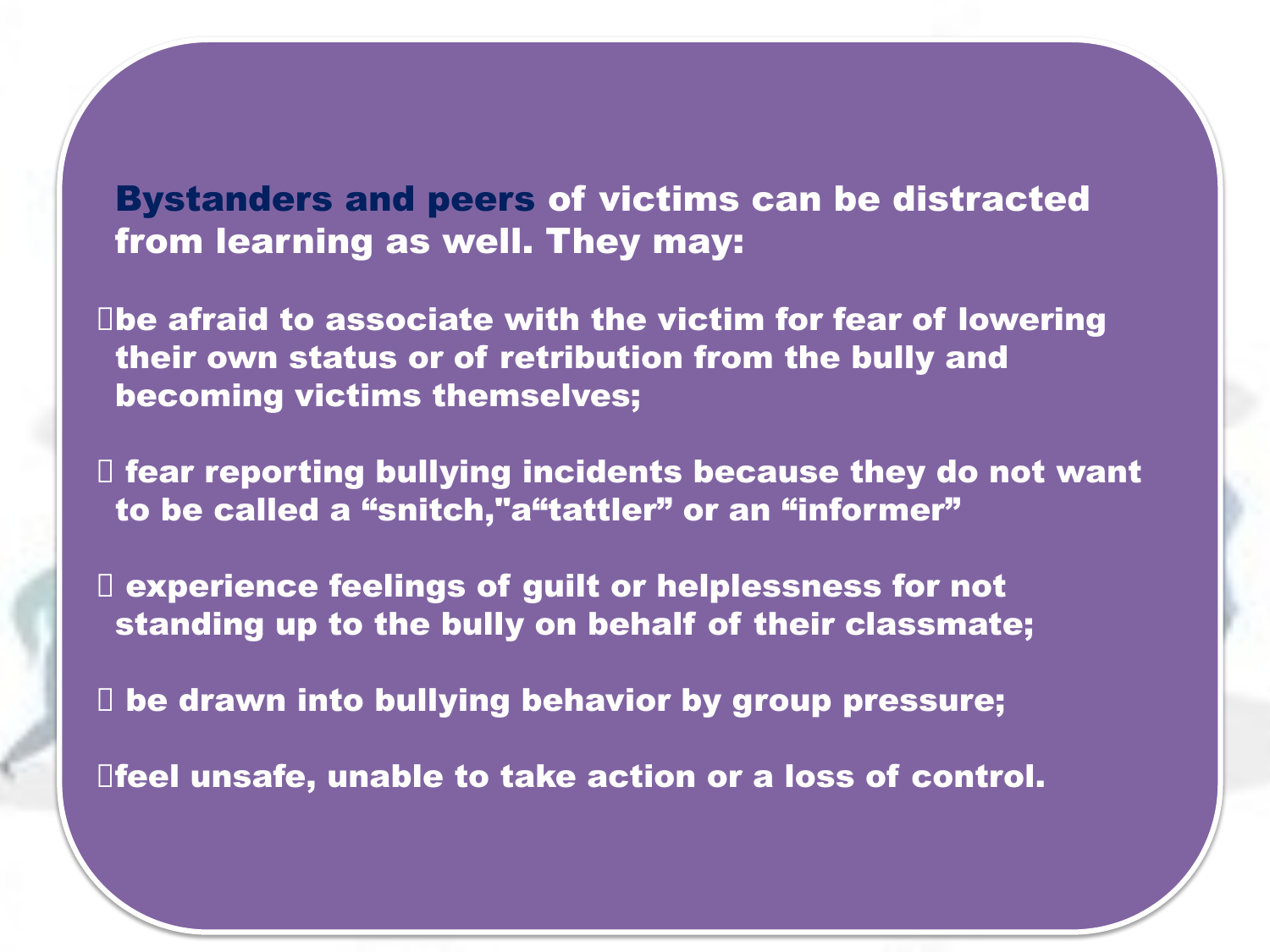Bullies themselves are also at risk for long-term negative outcomes.

 $\Box$ In one study, elementary students who perpetrated acts of bullying attended school less frequently and were more likely to drop out of school than other students.

 Several studies suggest that bullying in early childhood may be an early sign of the development of violent tendencies, delinquency and criminality. (*Preventing Bullying: A Manual for Schools and Communities*)